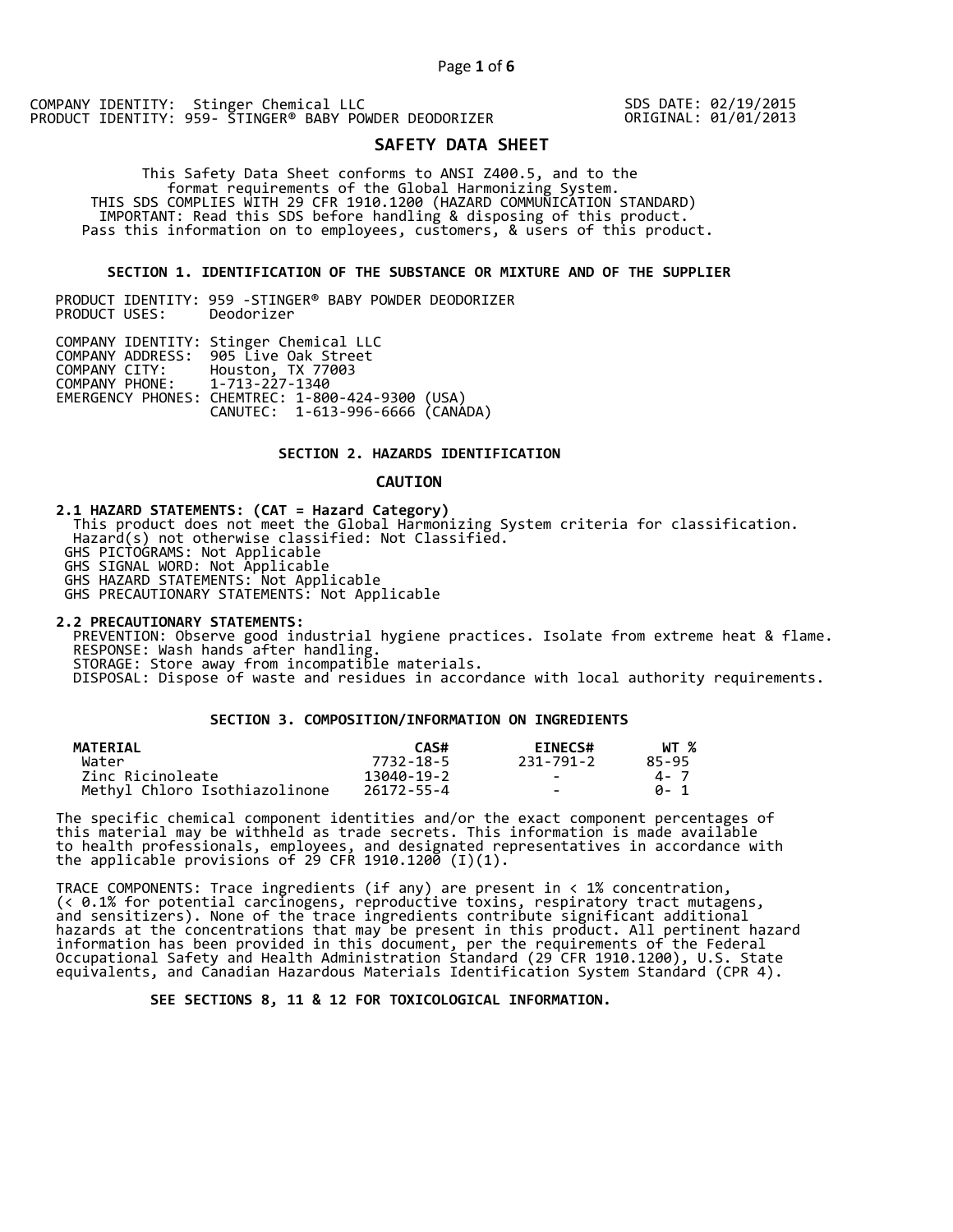SDS DATE: 02/19/2015 ORIGINAL: 01/01/2013

#### **SECTION 4. FIRST AID MEASURES**

4.1 MOST IMPORTANT SYMPTOMS/EFFECTS, ACUTE & CHRONIC: See Section 11 for Symptoms/Effects (acute & chronic).

- 4.2 EYE CONTACT: For eyes, flush with plenty of water for 15 minutes & get medical attention.
- 4.3 SKIN CONTACT: In case of contact with skin immediately remove contaminated clothing. Wash with soap & water.

4.4 INHALATION: After high vapor exposure, remove to fresh air. If breathing is difficult, give oxygen. If breathing has stopped, trained personnel should immediately begin artificial respiration. If the heart has stopped, trained personnel should immediately begin cardiopulmonary resuscitation (CPR).

4.5 SWALLOWING: Rinse mouth. GET MEDICAL ATTENTION IMMEDIATELY. Do NOT give liquids to an unconscious or convulsing person.

#### **SECTION 5. FIRE FIGHTING MEASURES**

5.1 FIRE & EXPLOSION PREVENTIVE MEASURES: SLIGHTLY COMBUSTIBLE

- 5.2 SUITABLE (& UNSUITABLE) EXTINGUISHING MEDIA: Use dry powder.
- 5.3 SPECIAL PROTECTIVE EQUIPMENT & PRECAUTIONS FOR FIRE FIGHTERS: Water spray may be ineffective on fire but can protect fire-fighters & cool closed containers. Use fog nozzles if water is used. Do not enter confined fire-space without full bunker gear. (Helmet with face shield, bunker coats, gloves & rubber boots).
- 5.4 SPECIFIC HAZARDS OF CHEMICAL & HAZARDOUS COMBUSTION PRODUCTS:

 Isolate from oxidizers, heat, & open flame. . Applying to hot surfaces requires special precautions. Continue all label precautions!

# **SECTION 6. ACCIDENTAL RELEASE MEASURES**

- 6.1 PERSONAL PRECAUTIONS, PROTECTIVE EQUIPMENT & EMERGENCY PROCEDURES: Keep unprotected personnel away. Wear appropriate personal protective equipment given in Section 8.
- 6.2 ENVIRONMENTAL PRECAUTIONS: Keep from entering storm sewers and ditches which lead to waterways.
- 6.3 METHODS & MATERIAL FOR CONTAINMENT & CLEAN-UP: Stop spill at source. Dike and contain. Collect leaking & spilled liquid in sealable containers as far as possible.

#### **SECTION 7. HANDLING AND STORAGE**

7.1 PRECAUTIONS FOR SAFE HANDLING: Isolate from oxidizers, heat, & open flame. Avoid prolonged or repeated Avoid prolonged or repeated contact. Consult Safety Equipment Supplier. Avoid free fall of liquid. Ground containers when transferring. Do not flame cut, braze, or weld. Continue all label precautions!

7.2 CONDITIONS FOR SAFE STORAGE, INCLUDING ANY INCOMPATIBILITIES: Isolate from strong oxidants. Do not store above 49 C/120 F. Keep container tightly closed & upright when not in use to prevent leakage.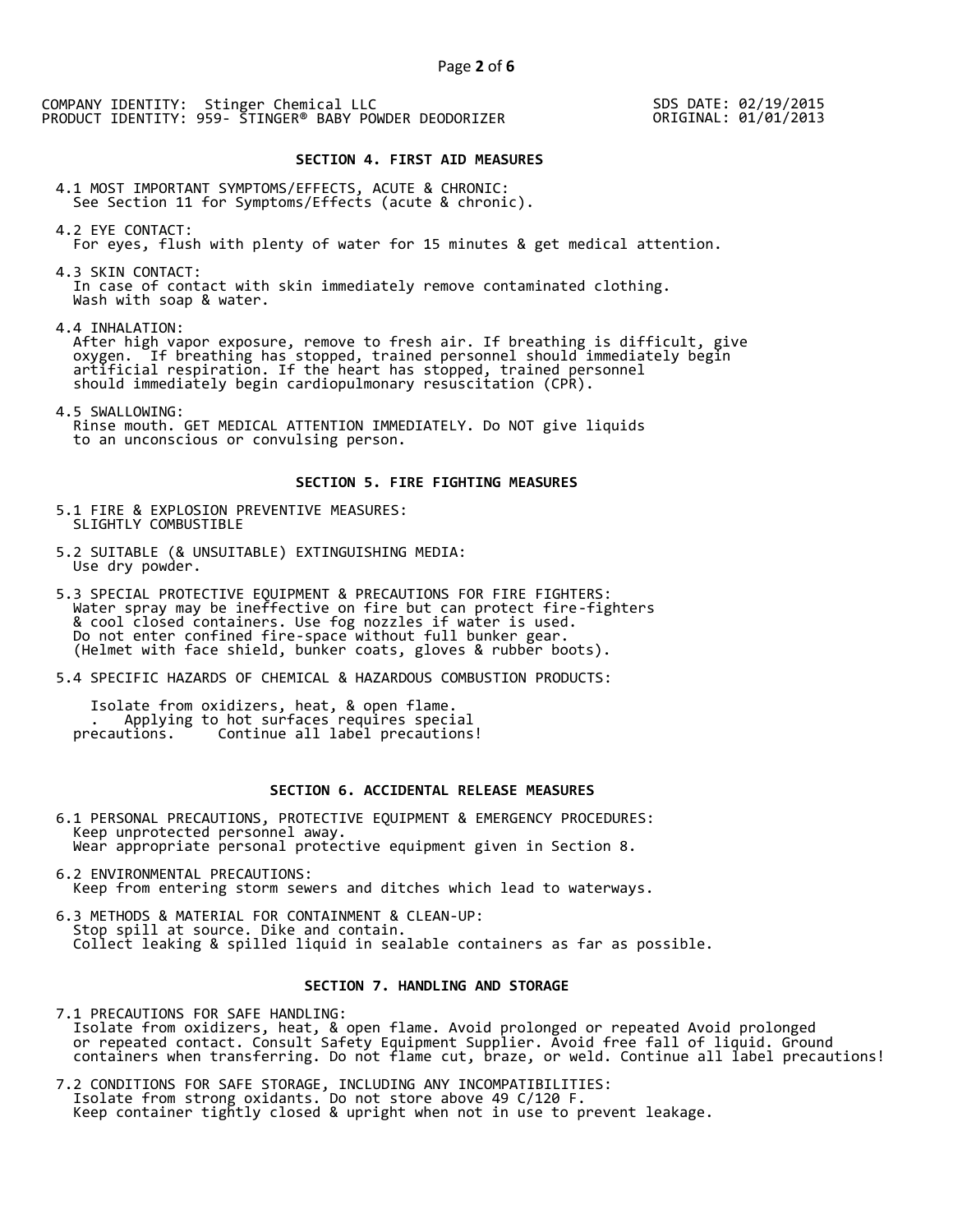SDS DATE: 02/19/2015 ORIGINAL: 01/01/2013

# **SECTION 8. EXPOSURE CONTROLS/PERSONAL PROTECTION**

| 8.1 EXPOSURE LIMITS:<br><b>MATERIAL</b> | CAS#       |                          | EINECS# TWA (OSHA)   | TLV (ACGIH) |
|-----------------------------------------|------------|--------------------------|----------------------|-------------|
| Water                                   | 7732-18-5  |                          | 231-791-2 None Known | None Known  |
| Zinc Ricinoleate                        | 13040-19-2 | <b>Contract Contract</b> | None Known           | None Known  |
| Methyl Chloro Isothiazolinone           | 26172-55-4 | <b>Contract Contract</b> | None Known           | None Known  |

This product contains no EPA Hazardous Air Pollutants (HAP) in amounts  $> 0.1\%$ .

#### 8.2 APPROPRIATE ENGINEERING CONTROLS:

RESPIRATORY EXPOSURE CONTROLS

 A respiratory protection program that meets OSHA 29 CFR 1910.134 and ANSI Z86.2 requirements or European Standard EN 149 must be followed whenever workplace conditions warrant a respirator's use.

# VENTILATION<br>LOCAL EXHAUST:

before reuse.

 LOCAL EXHAUST: Necessary MECHANICAL (GENERAL): Acceptable SPECIAL: None OTHER: None Please refer to ACGIH document, "Industrial Ventilation, A Manual of Recommended Practices", most recent edition, for details.

#### 8.3 INDIVIDUAL PROTECTION MEASURES, SUCH AS PERSONAL PROTECTIVE EQUIPMENT: PERSONAL PROTECTIONS: Wear OSHA Standard goggles or face shield. Consult Safety Equipment Supplier. Wear goggles, face shield, gloves, apron & footwear impervious to material. Wash clothing

WORK & HYGIENIC PRACTICES:

 Provide readily accessible eye wash stations & safety showers. Wash at end of each workshift & before eating, smoking or using the toilet. Promptly remove clothing that becomes contaminated. Destroy contaminated leather articles. Launder or discard contaminated clothing.

# **SECTION 9. PHYSICAL & CHEMICAL PROPERTIES**

| APPEARANCE:                                          | Liquid, Clear                                                                     |
|------------------------------------------------------|-----------------------------------------------------------------------------------|
| ODOR:                                                | Baby Powder                                                                       |
| ODOR THRESHOLD:                                      | Not Available                                                                     |
| pH (Neutrality):                                     |                                                                                   |
| MELTING POINT/FREEZING POINT:                        |                                                                                   |
| BOILING RANGE (IBP, 50%, Dry Point):                 | > 100 C / > 212 F (*=End Point)                                                   |
| FLASH POINT (TÈST METHOD):                           | 7.8 - 8.2<br>Not Available<br>> 100 C / > 212<br>Not Applicable<br>Nit Applicable |
| EVAPORATION RATE (n-Butyl Acetate=1):                | Not Applicable                                                                    |
| FLAMMABILITY CLASSIFICATION:                         | Class III-B                                                                       |
| LOWER FLAMMABLE LIMIT IN AIR (% by vol):             | 10.0 (Lowest Component)                                                           |
| UPPER FLAMMABLE LIMIT IN AIR (% by vol):             | Not Available                                                                     |
| VAPOR PRESSURE (mm of Hg)@20 C                       | 17.5                                                                              |
| VAPOR DENSITY (air=1):                               | 0.670                                                                             |
| GRAVITY @ 68/68 F / 20/20 C:                         |                                                                                   |
| DENSITY:                                             | 0.999                                                                             |
| SPECIFIC GRAVITY (Water=1):                          | 1.000                                                                             |
| POUNDS/GALLON:                                       | 8.330                                                                             |
| WATER SOLUBILITY:                                    | Appreciable                                                                       |
| PARTITION COEFFICIENT (n-Octane/Water):              | Not Available                                                                     |
| AUTO IGNITION TEMPERATURE:                           | Not Applicable                                                                    |
| DECOMPOSITION TEMPERATURE:                           | Not Available                                                                     |
| TOTAL VOC'S (TVOC)*:                                 | 0.0 Vol% /0.0 g/L / 0.000 Lbs/Gal                                                 |
| NONEXEMPT VOC'S (CVOC)*:                             | 0.0 Vol% /0.0 g/L / 0.000 Lbs/Gal                                                 |
| HAZARDOUS AIR POLLUTANTS (HAPS):                     | 0.0 Wt% /0.0 g/L / 0.000 Lbs/Gal                                                  |
| NONEXEMPT VOC PARTIAL PRESSURE (mm of Hg @ 20 C)     | 0.0                                                                               |
| VISCOSITY @ 20 C (ASTM D445):                        | Not Available                                                                     |
| * Using CARB (California Air Resources Board Rules). |                                                                                   |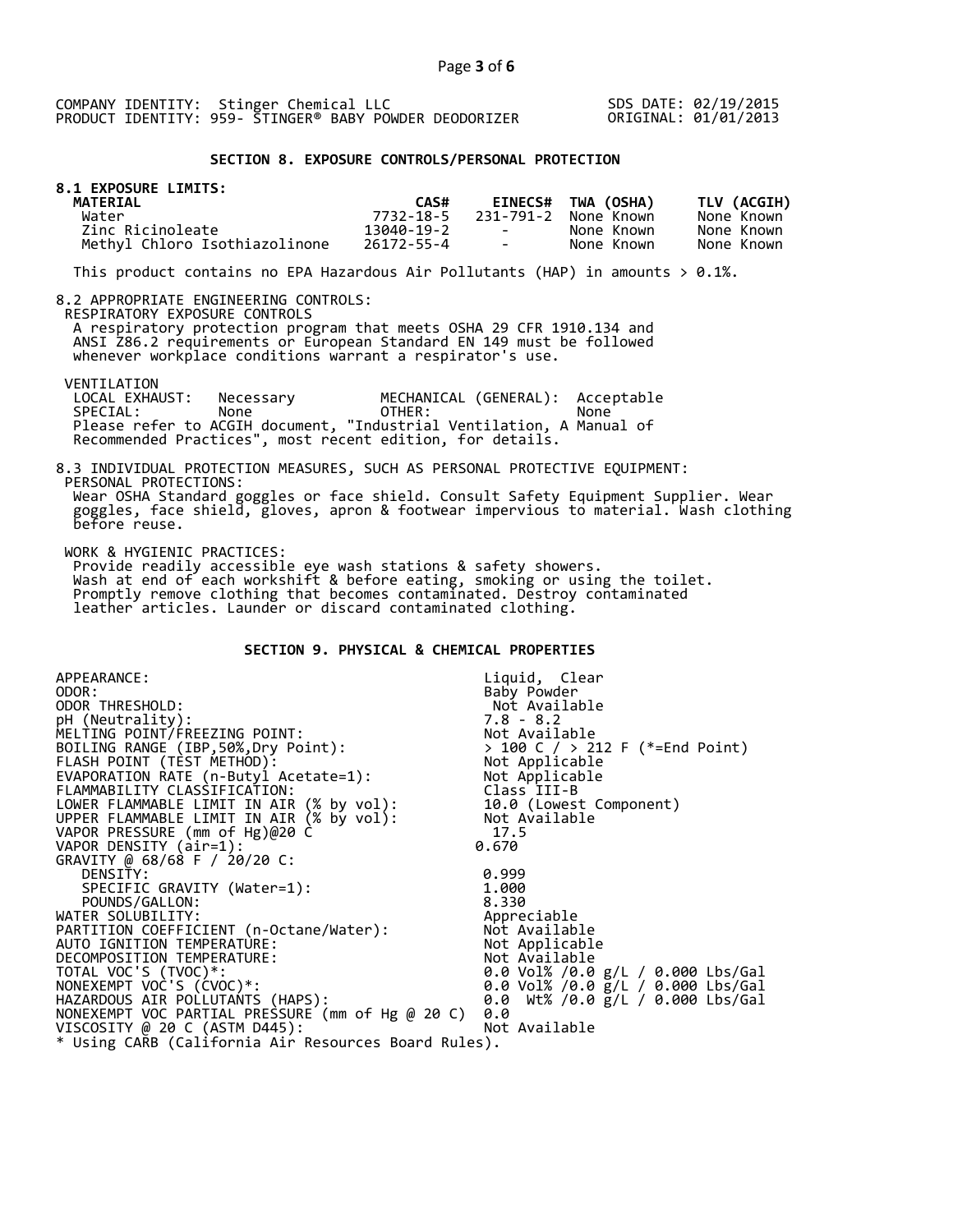SDS DATE: 02/19/2015 ORIGINAL: 01/01/2013

#### **SECTION 10. STABILITY & REACTIVITY**

10.1 REACTIVITY & CHEMICAL STABILITY: Stable under normal conditions, no hazardous reactions when kept from incompatibles.

10.2 POSSIBILITY OF HAZARDOUS REACTIONS & CONDITIONS TO AVOID: Isolate from extreme heat, & open flame.

10.3 INCOMPATIBLE MATERIALS: Isolate from oxidizers.

- 10.4 HAZARDOUS DECOMPOSITION PRODUCTS: N/A
- 10.5 HAZARDOUS POLYMERIZATION: Will not occur.

# **SECTION 11. TOXICOLOGICAL INFORMATION**

# **11.1 ACUTE HAZARDS**

 11.11 EYE & SKIN CONTACT: Acute overexposure can cause irritation to skin. Acute overexposure can cause irritation to eyes.

11.12 INHALATION:

 11.13 SWALLOWING: Swallowing can cause abdominal irritation, nausea, vomiting & diarrhea.

#### **11.2 SUBCHRONIC HAZARDS/CONDITIONS AGGRAVATED**

 MEDICAL CONDITIONS AGGRAVATED BY EXPOSURE: Pre-existing disorders of any target organs mentioned in this Document can be aggravated by over-exposure by routes of entry to components of this product. Persons with these disorders should avoid use of this product.

#### **11.3 CHRONIC HAZARDS**

- 11.31 CANCER, REPRODUCTIVE & OTHER CHRONIC HAZARDS: This product has no carcinogens listed by IARC, NTP, NIOSH, OSHA or ACGIH, as of this date, greater or equal to 0.1%.
- 11.32 TARGET ORGANS: May cause damage to target organs, based on animal data.
- 11.33 IRRITANCY: Irritating to contaminated tissue.
- 11.34 SENSITIZATION: No component is known as a sensitizer.
- 11.35 MUTAGENICITY: No known reports of mutagenic effects in humans.
- 11.36 EMBRYOTOXICITY: No known reports of embryotoxic effects in humans.
- 11.37 TERATOGENICITY: No known reports of teratogenic effects in humans.
- 11.38 REPRODUCTIVE TOXICITY: No known reports of reproductive effects in humans.

 A MUTAGEN is a chemical which causes permanent changes to genetic material (DNA) such that the changes will propagate across generational lines. An EMBRYOTOXIN is a chemical which causes damage to a developing embryo (such as: within the first 8 weeks of pregnancy in humans), but the damage does not propagate across generational lines. A TERATOGEN is a chemical which causes damage to a developing fetus, but the damage does not propagate across generational lines. A REPRODUCTIVE TOXIN is any substance which interferes in any way with the reproductive process.

# 11.4 MAMMALIAN TOXICITY INFORMATION

No mammalian information is available on this product.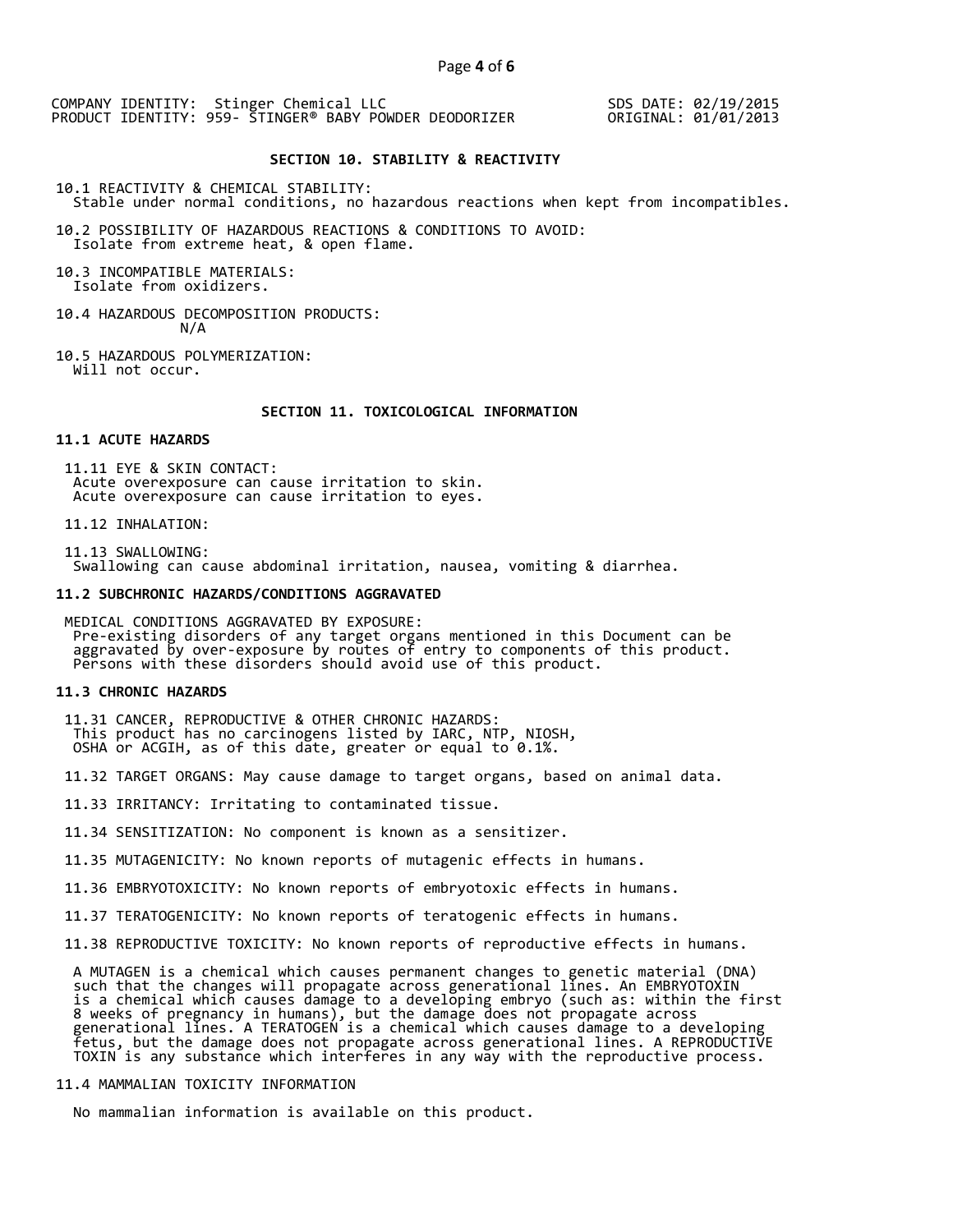SDS DATE: 02/19/2015 ORIGINAL: 01/01/2013

#### **SECTION 12. ECOLOGICAL INFORMATION**

**12.1 ALL WORK PRACTICES MUST BE AIMED AT ELIMINATING ENVIRONMENTAL CONTAMINATION.** 

12.2 EFFECT OF MATERIAL ON PLANTS AND ANIMALS: This product may be harmful or fatal to plant and animal life if released into the environment. Refer to Section 11 (Toxicological Information) for further data on the effects of this product's components on test animals.

12.3 EFFECT OF MATERIAL ON AQUATIC LIFE: No aquatic environmental information is available on this product.

12.4 MOBILITY IN SOIL This material is a mobile liquid.

12.5 DEGRADABILITY

This product is completely biodegradable.

12.6 ACCUMULATION Bioaccumulation of this product has not been determined.

# **SECTION 13. DISPOSAL CONSIDERATIONS**

Processing, use or contamination may change the waste disposal requirements. Do not dispose of on land, in surface waters, or in storm drains. Waste should be recycled or disposed of in accordance with regulations. Large amounts should be collected for reuse or consigned to licensed waste haulers for disposal. **ALL DISPOSAL MUST BE IN ACCORDANCE WITH ALL FEDERAL, STATE, PROVINCIAL, AND LOCAL REGULATIONS. IF IN DOUBT, CONTACT PROPER AGENCIES.** 

#### **SECTION 14. TRANSPORT INFORMATION**

MARINE POLLUTANT: No DOT/TDG SHIP NAME: Not Regulated DRUM LABEL:<br>IATA / ICAO: IATA / ICAO: Not Regulated<br>IMO / IMDG: Not Regulated Not Regulated EMERGENCY RESPONSE GUIDEBOOK NUMBER: None

# **SECTION 15. REGULATORY INFORMATION**

**15.1 EPA REGULATION: SARA SECTION 311/312 HAZARDS: None Known** 

All components of this product are on the TSCA list. This material contains no known products restricted under SARA Title III, Section 313 in amounts greater or equal to 1%.

**15.2 STATE REGULATIONS:**

 THIS PRODUCT MEETS REQUIREMENTS OF SOUTHERN CALIFORNIA AQMD RULE 443.1 & SIMILAR REGULATIONS

 CALIFORNIA SAFE DRINKING WATER & TOXIC ENFORCEMENT ACT (PROPOSITION 65): This product contains no chemicals known to the State of California to cause cancer or reproductive toxicity.

#### **15.3 INTERNATIONAL REGULATIONS**

 The identified components of this product are listed on the chemical inventories of the following countries: Australia (AICS), Canada (DSL or NDSL), China (IECSC), Europe (EINECS, ELINCS), Japan (METI/CSCL, MHLW/ISHL), South Korea (KECI), New Zealand (NZIoC), Philippines (PICCS), Switzerland (SWISS), Taiwan (NECSI), USA (TSCA).

**15.4 CANADA: WORKPLACE HAZARDOUS MATERIALS INFORMATION SYSTEM (WHMIS)**  D2B: Irritating to skin / eyes.

 This product was classified using the hazard criteria of the Controlled Products Regulations (CPR). This Document contains all information required by the CPR.